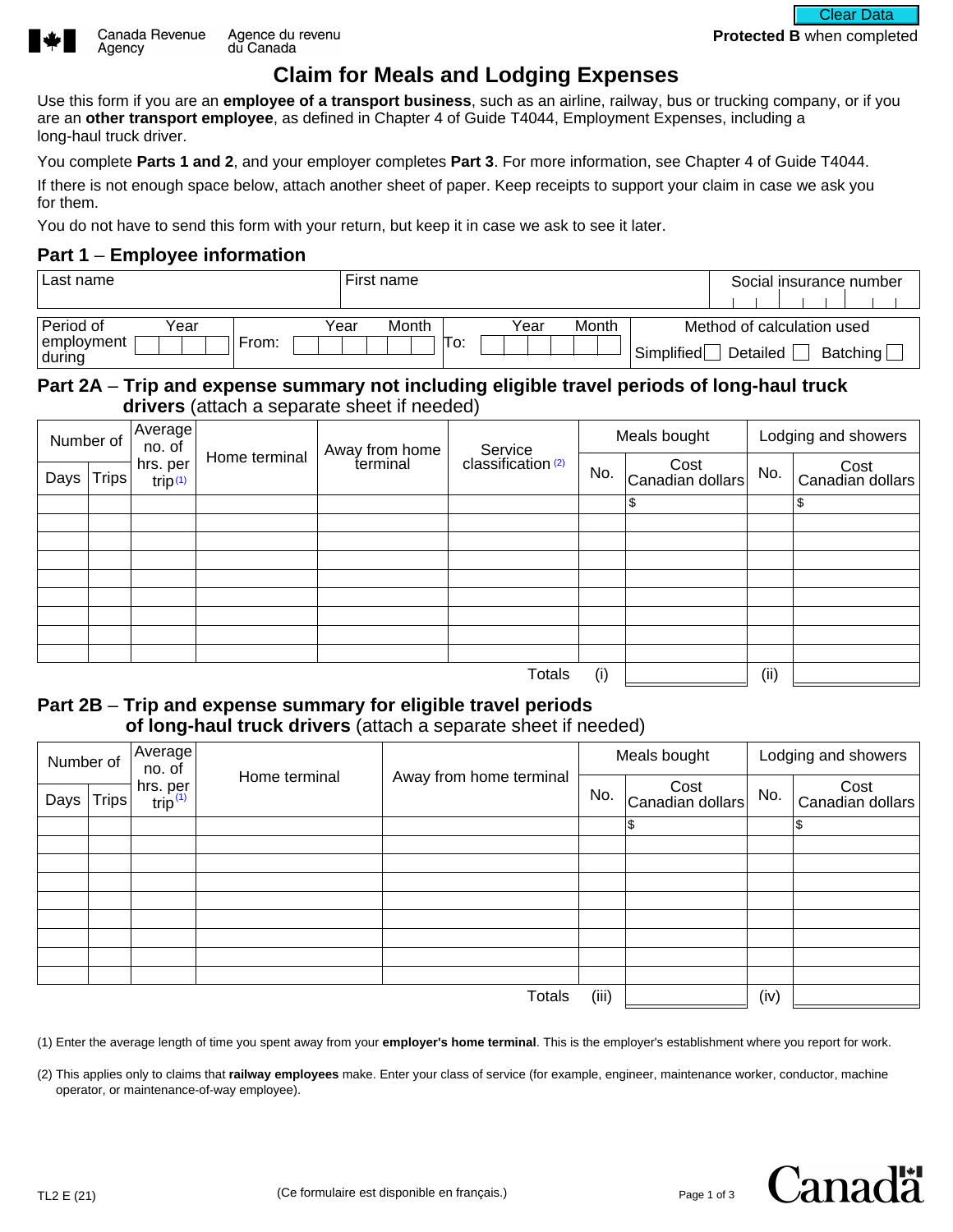**Protected B** when completed Clear Data

| Subtract any non-taxable amount you received or will receive for<br>these expenses.<br>Line 1 minus line 2 (if negative, enter "0")<br>$\times 50\% =$<br>Total amount you paid for meals from line (iii) in Part 2B<br>8528<br>Subtract any non-taxable amount you received or will receive for<br>these expenses.<br>Line 4 minus line 5 (if negative, enter "0")<br>$\times 80\% =$<br>Total amount you paid for lodging from line (ii) in Part 2A<br>Total amount you paid for lodging from line (iv) in Part 2B<br>Line 7 plus line 8<br>Subtract any non-taxable amount you received or will receive for<br>these expenses.<br>10<br>Line 9 minus line 10 (if negative, enter "0")<br>9200<br>Allowable claim: Add lines 3, 6, and 11. Enter this amount on line 22900 of your return. | Total amount you paid for meals from line (i) in Part 2A | 8523 |  |  |    |
|----------------------------------------------------------------------------------------------------------------------------------------------------------------------------------------------------------------------------------------------------------------------------------------------------------------------------------------------------------------------------------------------------------------------------------------------------------------------------------------------------------------------------------------------------------------------------------------------------------------------------------------------------------------------------------------------------------------------------------------------------------------------------------------------|----------------------------------------------------------|------|--|--|----|
|                                                                                                                                                                                                                                                                                                                                                                                                                                                                                                                                                                                                                                                                                                                                                                                              |                                                          |      |  |  |    |
|                                                                                                                                                                                                                                                                                                                                                                                                                                                                                                                                                                                                                                                                                                                                                                                              |                                                          |      |  |  |    |
|                                                                                                                                                                                                                                                                                                                                                                                                                                                                                                                                                                                                                                                                                                                                                                                              |                                                          |      |  |  |    |
|                                                                                                                                                                                                                                                                                                                                                                                                                                                                                                                                                                                                                                                                                                                                                                                              |                                                          |      |  |  |    |
|                                                                                                                                                                                                                                                                                                                                                                                                                                                                                                                                                                                                                                                                                                                                                                                              |                                                          |      |  |  |    |
|                                                                                                                                                                                                                                                                                                                                                                                                                                                                                                                                                                                                                                                                                                                                                                                              |                                                          |      |  |  |    |
|                                                                                                                                                                                                                                                                                                                                                                                                                                                                                                                                                                                                                                                                                                                                                                                              |                                                          |      |  |  |    |
|                                                                                                                                                                                                                                                                                                                                                                                                                                                                                                                                                                                                                                                                                                                                                                                              |                                                          |      |  |  |    |
|                                                                                                                                                                                                                                                                                                                                                                                                                                                                                                                                                                                                                                                                                                                                                                                              |                                                          |      |  |  |    |
|                                                                                                                                                                                                                                                                                                                                                                                                                                                                                                                                                                                                                                                                                                                                                                                              |                                                          |      |  |  |    |
|                                                                                                                                                                                                                                                                                                                                                                                                                                                                                                                                                                                                                                                                                                                                                                                              |                                                          |      |  |  | 12 |

#### **Certification by employee**

| paid while I was away from my home terminal during [ | I certify that the information provided in this form is correct and complete, and is a true statement of the actual expenses I<br>'Year) |
|------------------------------------------------------|------------------------------------------------------------------------------------------------------------------------------------------|
| Date                                                 | Signature                                                                                                                                |

## **Part 3** – **Employment information** (to be completed by the employer)

1. Is your company's main business the transportation of:

| لوods                   | Yes | NC<br>__ |
|-------------------------|-----|----------|
| $\sim$<br>passongo<br>ັ | 'es | NΟ       |

2. What is the name of the collective agreement that governs this employee's employment with your company?

| 3. Is the employee ever required for their job to be away for at least 12 consecutive hours from the<br>municipality and metropolitan area (if there is one) where the employee regularly reports to work?                                                                                                                                          | Yes       | No.  |
|-----------------------------------------------------------------------------------------------------------------------------------------------------------------------------------------------------------------------------------------------------------------------------------------------------------------------------------------------------|-----------|------|
| 4. a) Is the employee a long-haul truck driver?                                                                                                                                                                                                                                                                                                     | Yes       | No   |
| If yes, is the employee ever required for their job to be away for at least 24 consecutive hours<br>b)<br>from the municipality or metropolitan area (if there is one) where the employee regularly reports<br>to work, and to travel at least 160 kilometres from the employer's establishment to which the<br>employee regularly reports to work? | Yes.      | No l |
| 5. Are subsidized meals available to this employee?<br>Yes.<br>Nol                                                                                                                                                                                                                                                                                  |           |      |
| If yes, what is the total cost to this employee?                                                                                                                                                                                                                                                                                                    |           |      |
| Is the employee entitled to receive an allowance or repayment for:<br>6. a)                                                                                                                                                                                                                                                                         |           |      |
| • meals<br>Yes<br>No L                                                                                                                                                                                                                                                                                                                              | Amount \$ |      |
| • lodging<br>Yes<br>No l                                                                                                                                                                                                                                                                                                                            | Amount \$ |      |
| How much of the allowance or repayment did you report on this employee's T4 slip?<br>b)                                                                                                                                                                                                                                                             |           |      |